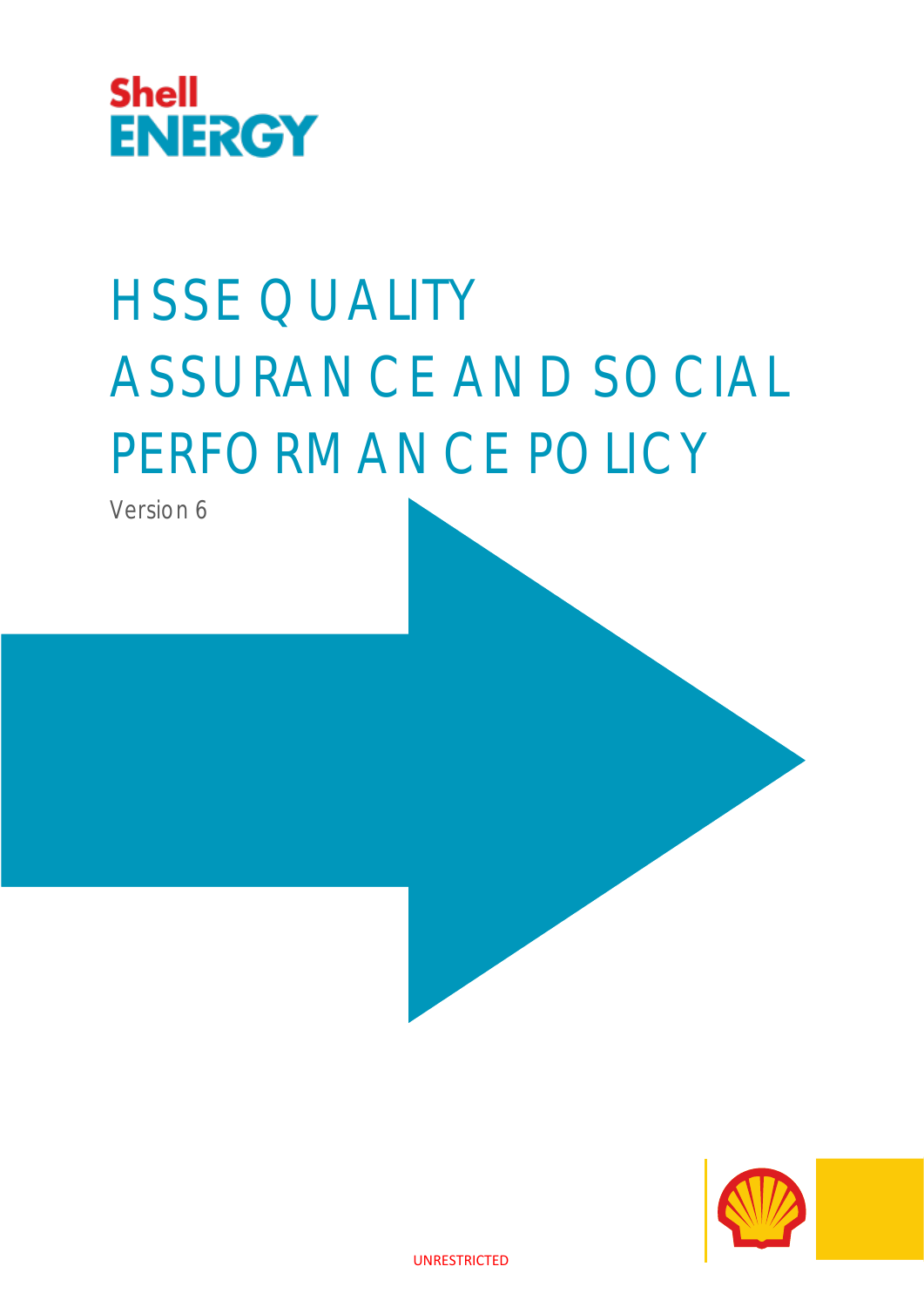## Contents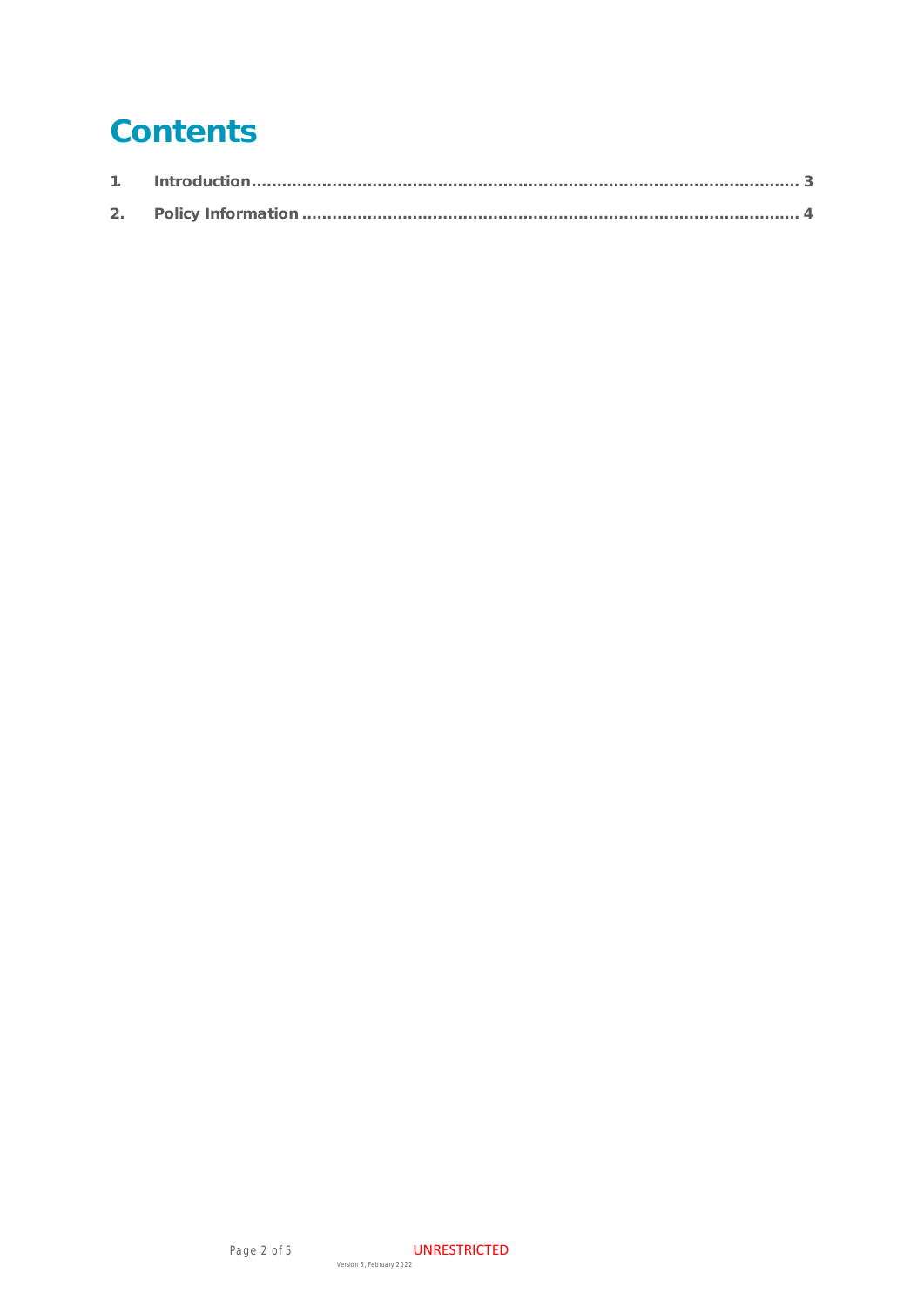## **Shell ENERGY**

### **HSSE Quality Assurance and Social Performance Policy**

#### Our Policy

Establish a work culture guided by Industry Life-Saving Rules that provides a safe and healthy working environment. This is supported by systems of work and training to ensure that people hold the requisite level of knowledge to undertake their duties safely. In addition, we will:

- Strive to minimise the environmental impact across the life of the operation of our products and services.
- Deliver value and quality products to our stakeholders whilst complying with applicable legislation, regulation, codes and consideration of industry best practice.
- Maintain a culture of care and a work environment where people feel valued and respected.
- Our Health, Safety, Security, Environment, Quality and Social Performance management system is aligned with the Shell Control Framework Standards, state legislative requirements, international standards and community expectations.
- Defining HSSEQ & SP objectives and targets aimed at improving safety performance to support goal zero and provide a positive impact on the environment.
- Ensuring our goals are achieved through establishing systems of work that include a robust approach to hazard and risk management.
- Imbed a continuous improvement approach by committing to ongoing investment and development of our people and fostering a learning culture.
- Engage regularly, openly and honestly with all stakeholders affected by our operations and take their views and concerns into account in decision making, striving for mutually beneficial outcomes.

Senior management demonstrates its responsibility and accountability for the implementation and support of our HSSEQ & SP management system by ensuring adequate resources and planning to meet our legislated obligations and by continuous monitoring on our performance against our objectives and targets.

Greg Joiner CEO Shell Energy Australia and VP Renewables and Energy Solutions



Version 6, February 2022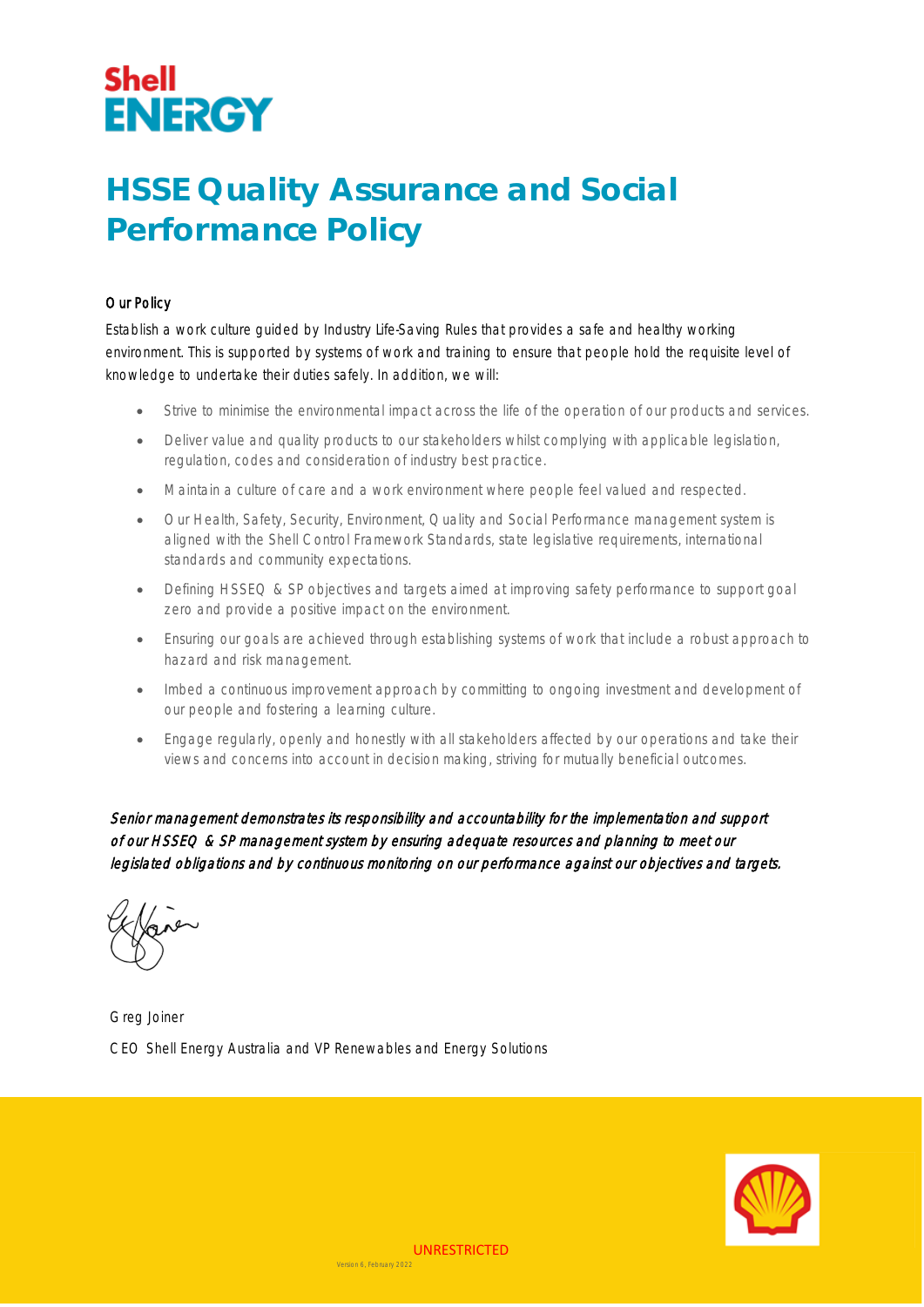## **1. Policy Information**

| <b>Document Number</b>       | Version 6, February 2022                     |
|------------------------------|----------------------------------------------|
| <b>Policy Status</b>         | Current                                      |
| <b>Approval Body</b>         | Corporate HSEQ Manager, CIO & EGM Generation |
| <b>Endorsement Body</b>      | CFO                                          |
| <b>Related Documents</b>     | HSSEQ & SP Manual<br>Retail Manual           |
| <b>Policy Maintained by:</b> | Corporate HSEQ Manager                       |

Deliver value and quality products to our stakeholders